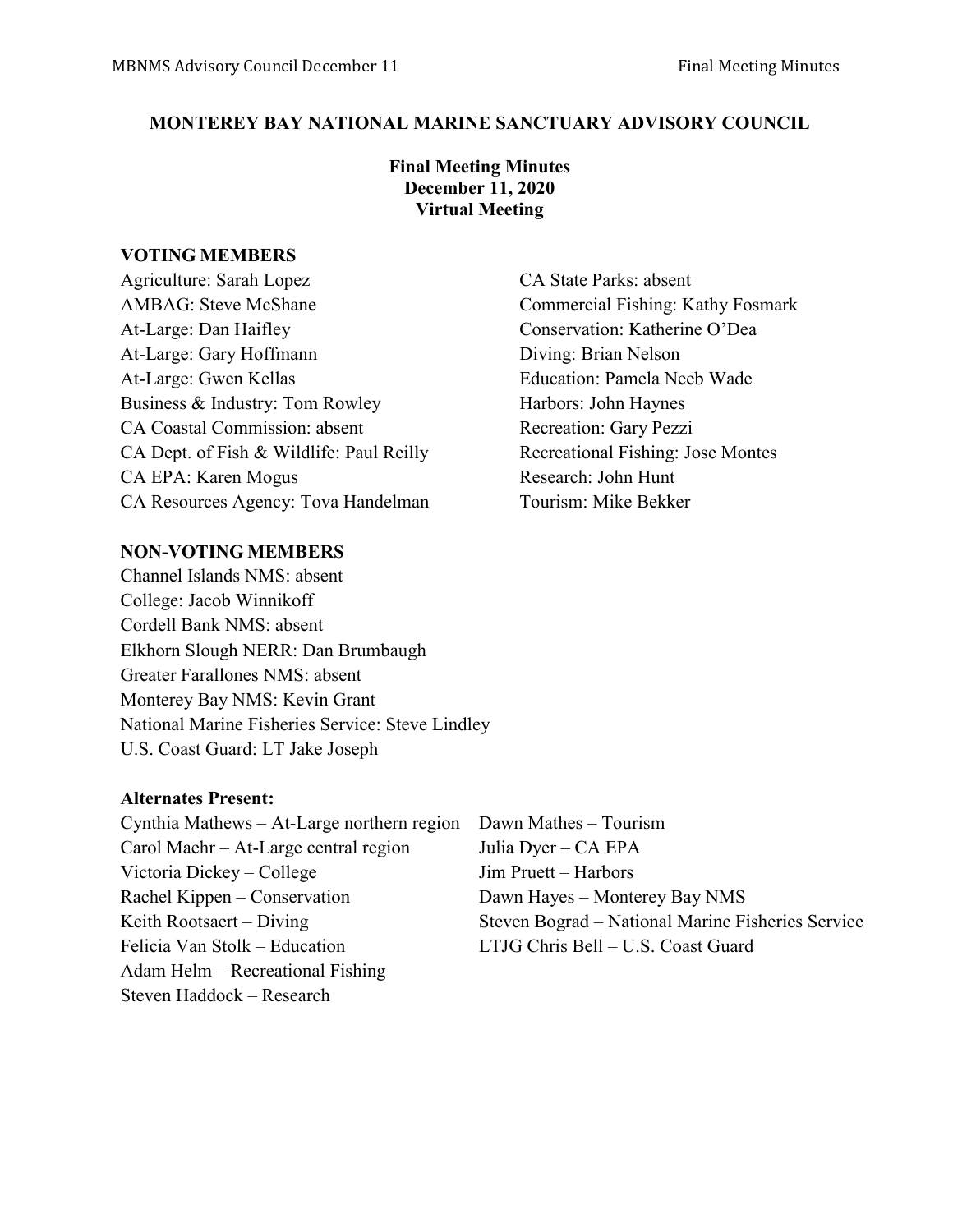# **I. CALL TO ORDER, ROLL CALL, AND MEETING MINUTES**

Chair Brian Nelson called the meeting to order at 9:00 AM. Roll call was taken by Vice Chair Dan Haifley.

### **Approval of October Meeting Minutes:**

Dan Haifley introduced a motion to approve the October meeting minutes. Seconded by Gary Pezzi.

### **MOTION: Passed**

(Vote: 16 in favor, 0 opposed, 0 abstentions)

### **II. STANDING ITEM: MBNMS Superintendent Report**

- MBNMS is hiring a new full time federal position, an outreach specialist to be working at the Sanctuary Exploration Center. Thirty-five applications were received. A panel will review the applications and rank them on internal criteria. The goal is to have the new hire selected and on board by March/April.
- During November and December, there were four vessel grounding incidents: a 30 foot sailboat sank near Bird Rock, a panga was abandoned at Pescadero State Beach, an aluminum skiff sank (people were rescued), and a 16-foot vessel sank (people were rescued). MBNMS is the go-to entity for vessel emergency response however MBNMS's funding is quickly running out to salvage grounded vessels.
- Staff is working on responding to Management Plan Review comments. There were many questions regarding beneficial reuse of dredged materials. The final Management Plan, Proposed Rule and Environmental Assessment will be submitted for ONMS and cleared by January. There will then be a 3-month review process.
- During the GFNMS AC meeting, the GFNMS AC presented a draft resolution recommending MBNMS "close the donut hole" (add that area to MBNMS) in northern MBNMS as well as shifting the northern boundary of MBNMS. Kevin explained to the GFNMS AC, the donut hole was already considered during MBNMS's Management Plan Review process and MBNMS will not be expanded to include it at this time. He suggested the AC make this recommendation to GFNMS's superintendent to include as a non-contiguous portion of GFNMS. Kevin is open to discussing the topic of shifting the northern boundary of MBNMS. He suggested the GFNMS AC recommend to GFNMS's superintendent to work collaboratively with MBNMS staff and AC to discuss a possible boundary change.
- Coastal Data Information Program deployed the Point Santa Cruz buoy. It measures weave height, direction, periods, sea surface currents and temperature, and air temperature. Data is broadcasted nationally and updated every 30 minutes.
- Suggestions were taken from MBNMS AC for potential names of the new Radon vessel that will be managed by the West Coast Regional Office.

# **III. PUBLIC COMMENT FOR ITEMS NOT ON THE AGENDA** No public comment.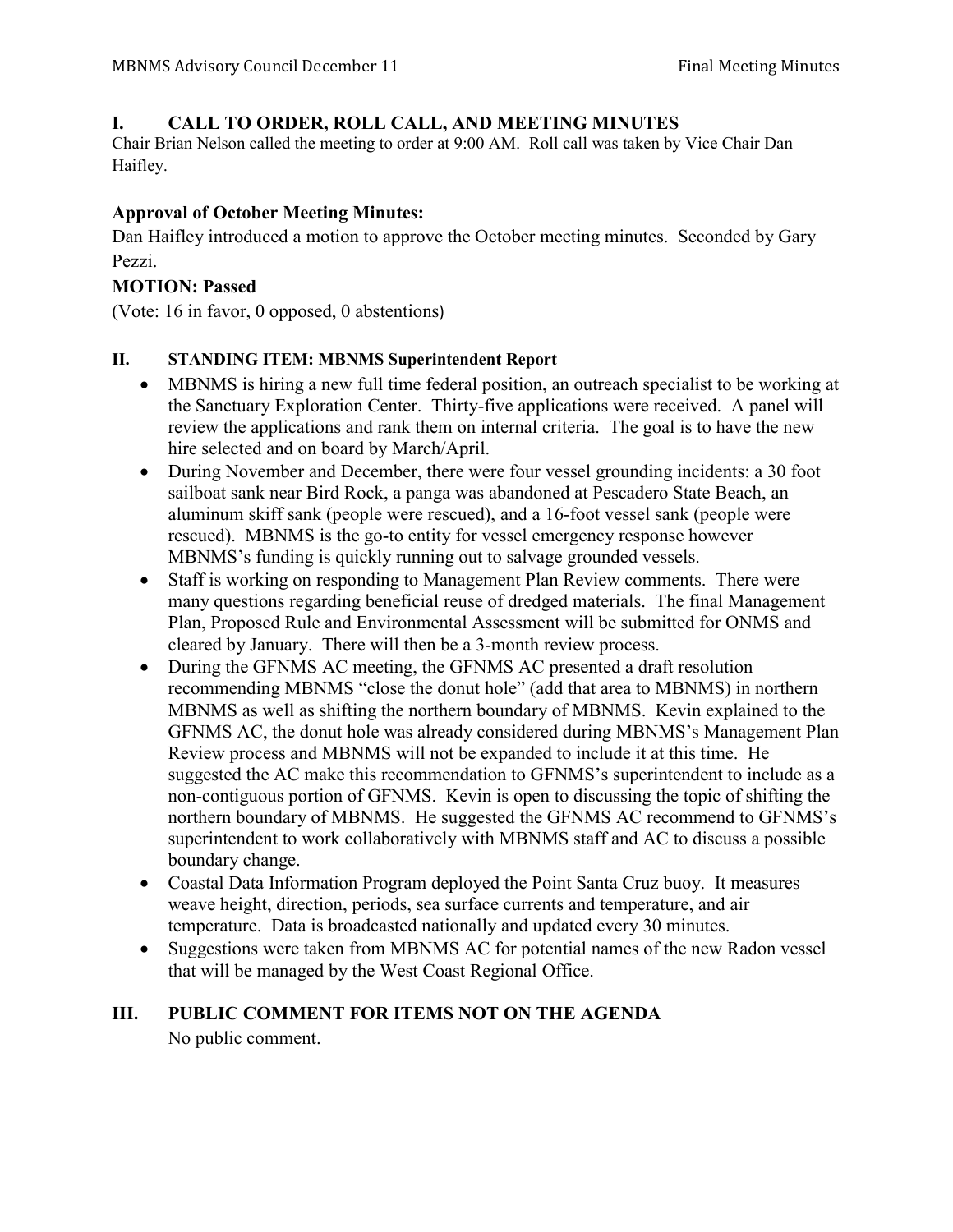# **IV. INFORMATION ITEM: AREAS OF SPECIAL BIOLOGICAL SIGNIFICANCE (ASBS)**

Bridget Hoover, Water Quality Protection Program Director introduced Areas of Special Biological Significance (ASBS), areas that are intrinsically valuable or have recognized value to humans for scientific study, commercial use, recreational use, or esthetic reasons. There are 34 along the coast of California and are regulated through the California Ocean Plan. She discussed some of the local ASBS, some of the dischargers into those areas, and the implementation of their compliance plans. Bridget discussed the various ways data is collected from these areas as well as elevated levels of surfactants found in First Flush water samples.

### Advisory Council Member Discussion:

There were questions and discussion regarding surfactants and source tracking. Surfactant is monitored through the Urban Watch Program and First Flush. There was also a question regarding compliance plans and monitoring. There are monitoring requirements for ASBS but monitoring has been delayed due to droughts causing no discharge.

# **V. INFORMATION ITEM: MBNMS ADVISORY COUNCIL CHARTER REVISION**

Nichole Rodriguez gave an update on the AC's Charter revision process. The revisions will be presented by the Charter Revision Sub-Committee during the February 2021 AC meeting. Once approved by the AC, the Charter will be submitted to ONMS for review and final approval.

# **VI. INFORMATION ITEM: OVERVIEW OF KEY ONMS PRIORITIES AND PLANS**

John Armor, ONMS Director, presented operational updates, programmatic updates, budget outlook and his view of the future for the sanctuary system. Since all sanctuary sites throughout the system have gone virtual, 53 AC meetings have occurred, dozens of webinars have been created touching topics like climate change and education, and virtual reality content has been developed. John discussed sanctuary designations and expansions including Wisconsin Shipwreck Coast, Monitor – Graveyard of the Atlantic, Flower Garden Banks, Florida Keys and Lake Ontario. Fiscal Year (FY) 2020 small boat acquisitions included a replacement for the R/V *Tatoosh* at Olympic Coast, replacement boat to maintain buoys a Florida Keys and a new dive boat at Monterey Bay. John discussed the FY 21 budget compared to the enacted FY 20 budget. He discussed a new strategic plan with renewed focus on justice equity, diversity and inclusion, climate change and tribal and indigenous engagement. He ended with discussing ONMS's  $50<sup>th</sup>$ anniversary coming up in October 2022. He presented the goals and the timeline of the  $50<sup>th</sup>$ anniversary. Outcomes include new branding, Smithsonian book, the strategic plan and 20-year vision.

Question and Answer Session with Advisory Council Members

Q: Can you discuss the future for new sanctuaries?